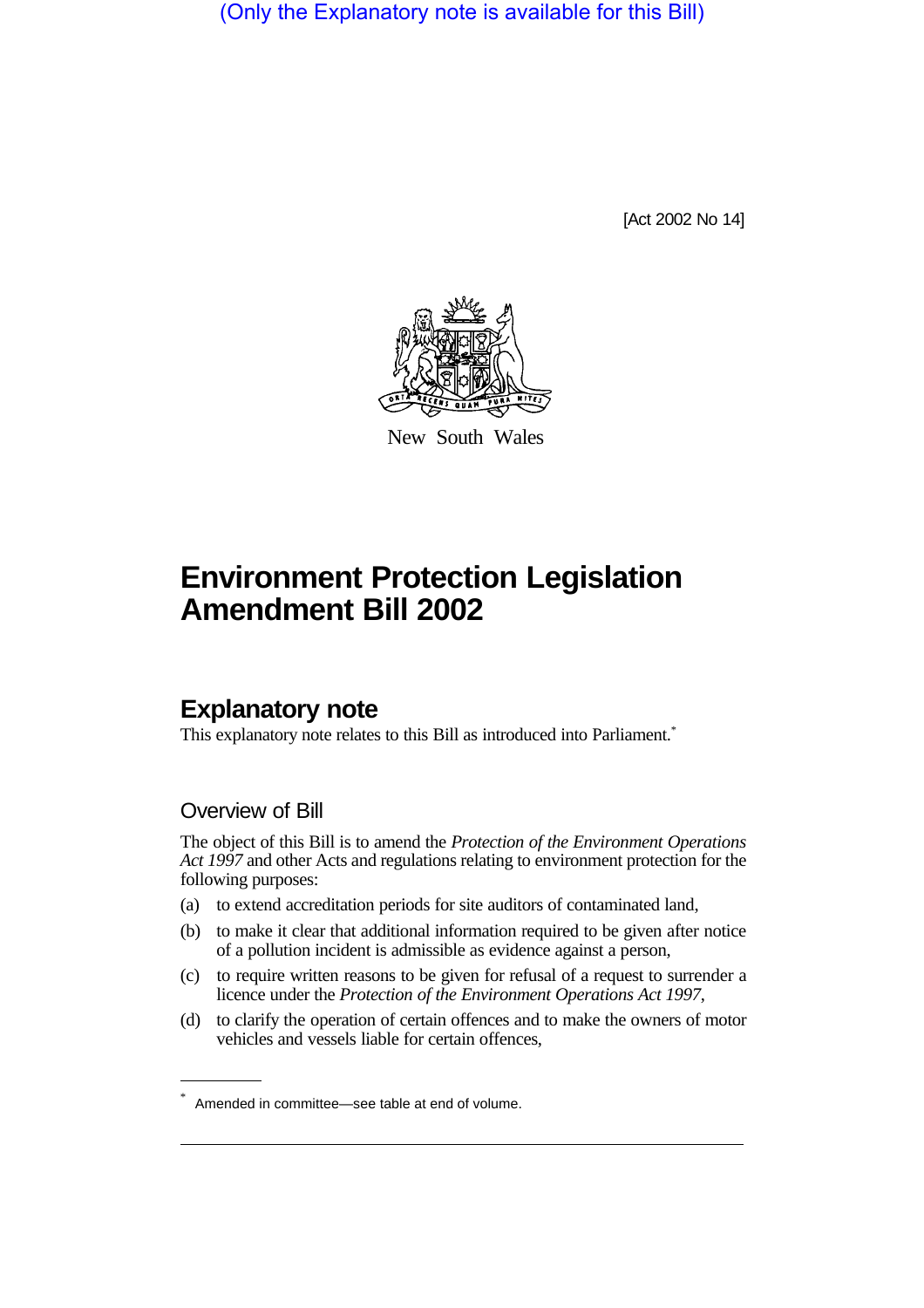Explanatory note

- (e) to provide for the appointment and powers of authorised officers for the purposes of the *Radiation Control Act 1990*,
- (f) to extend the powers of officers who issue penalty notices and other officers for purposes related to their functions,
- (g) to clarify the circumstances when a search warrant may be applied for,
- (h) to enable an authority that mistakenly exercises regulatory functions to continue to act as a regulatory authority if the correct authority does not direct otherwise,
- (i) to make it clear that an authority may take proceedings in the Land and Environment Court for any offence under the *Protection of the Environment Operations Act 1997* with the leave of the Court,
- (j) to make it clear that statutory notices requiring action to be taken continue to have effect until the action is taken, regardless of the expiration of time, and that failure to comply will be a continuing offence,
- (k) to vary the period within which a licence is taken to have been refused for appeal purposes,
- (l) to make it an offence to falsely represent that any goods or services are approved, provided, recommended or used by the EPA,
- (m) to set out regulation-making powers relating to licence conditions, fuel, fuel burning equipment and air impurities,
- (n) to provide for the licensing of persons to possess certain radioactive substances and apparatus,
- (o) to provide for periods of accreditation for radiation experts,
- (p) to clarify the powers of authorised officers to inspect premises and vehicles and detain vehicles used in relation to the transport of dangerous goods,
- (q) to make other amendments, consequential amendments and amendments of a savings and transitional nature.

### Outline of provisions

**Clause 1** sets out the name (also called the short title) of the proposed Act.

**Clause 2** provides for the commencement of the proposed Act on a day or days to be appointed by proclamation.

**Clause 3** is a formal provision giving effect to the amendments to the *Contaminated Land Management Act 1997* set out in Schedule 1.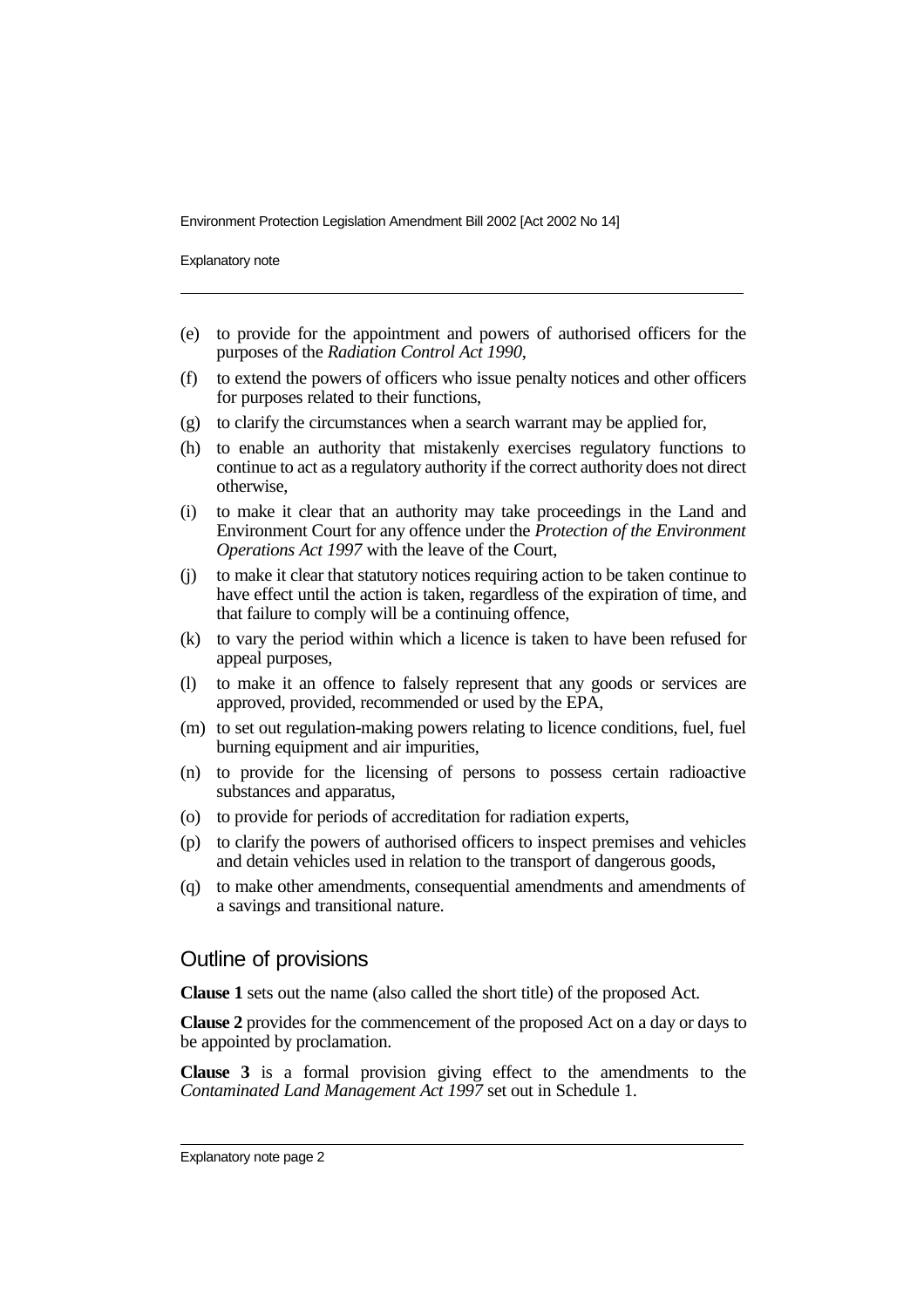Explanatory note

**Clause 4** is a formal provision giving effect to the amendments to the *Protection of the Environment Operations Act 1997* set out in Schedule 2.

**Clause 5** is a formal provision giving effect to the amendments to the *Radiation Control Act 1990* set out in Schedule 3.

**Clause 6** is a formal provision giving effect to the amendments to the *Road and Rail Transport (Dangerous Goods) Act 1997* set out in Schedule 4.

**Clause 7** is a formal provision giving effect to the amendments to the Act and regulations set out in Schedule 5.

# **Schedule 1 Amendment of Contaminated Land Management Act 1997**

#### **Accreditation periods for site auditors**

Currently, site auditors under the *Contaminated Land Management Act 1997* are accredited for 1 year and are required to lodge an annual return showing their site audits.

**Schedule 1 [3]** enables accreditation for a period specified by the EPA, being a period not exceeding 3 years.

**Schedule 1 [8]** makes a consequential amendment and retains the requirement for annual returns to be lodged.

**Schedule 1 [1]**, **[2]**, **[4]**–**[7]** and **[9]** make consequential amendments.

**Schedule 1 [10]** and **[11]** insert savings and transitional provisions.

## **Schedule 2 Amendment of Protection of the Environment Operations Act 1997**

#### **Admissibility of certain evidence**

**Schedule 2 [3]** makes it clear that licence conditions requiring additional information to be given following notification by a person of a pollution incident may be imposed. The information will be admissible in evidence against the person who makes the notification, even though it may be self-incriminating.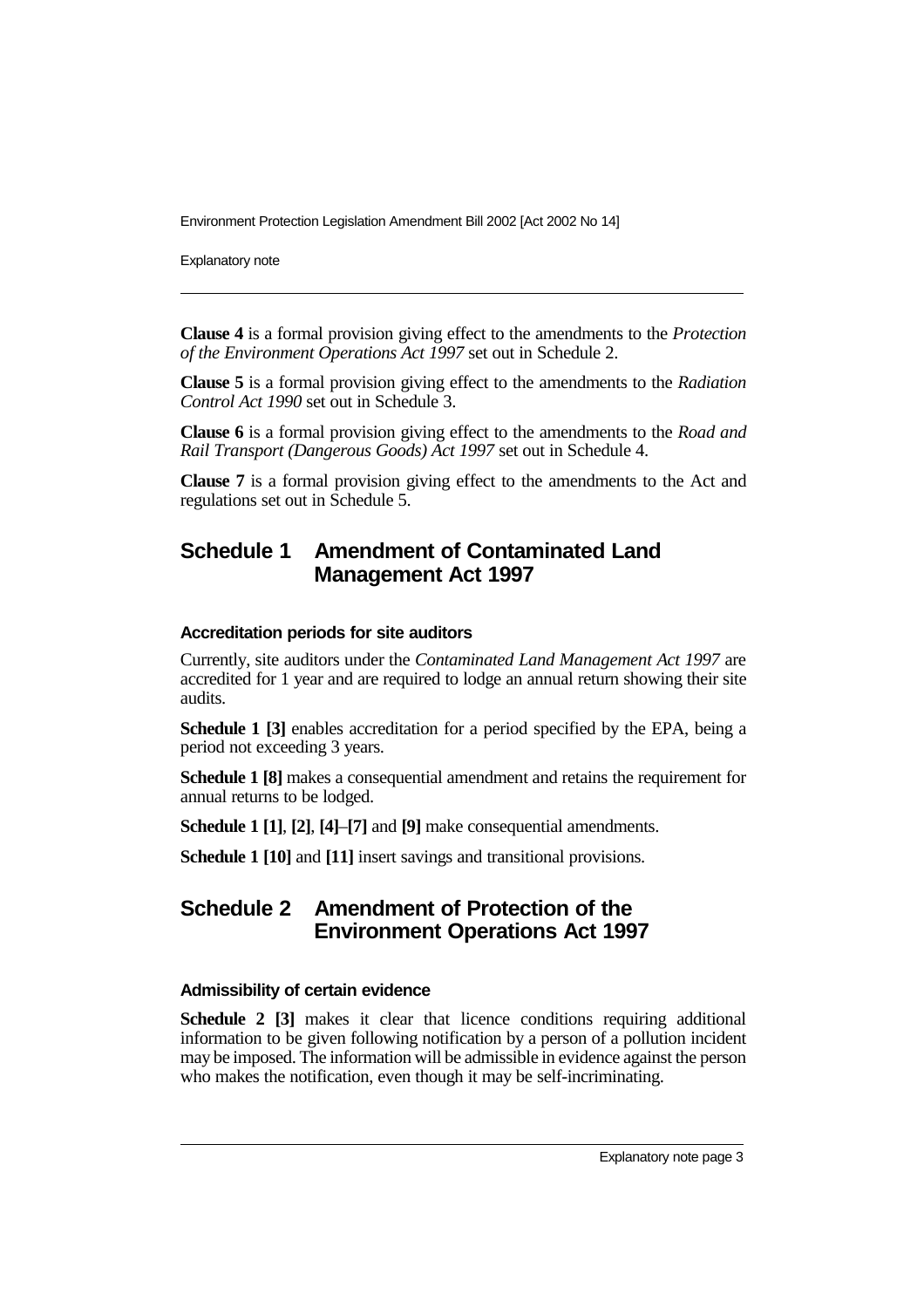Explanatory note

#### **Applications for surrender of licence**

**Schedule 2 [4]** extends to applications to surrender licences the same requirements for the Environment Protection Authority (the *EPA*) to give reasons for the refusal or grant of a licence, if it is requested to do so, as apply to other licence applications.

**Schedule 2 [1]** and **[2]** make consequential amendments.

**Schedule 2 [41]** extends the meaning of the expression "licence application" as used in the *Protection of the Environment Operations Act 1997* (the *Principal Act*) to include applications to surrender licences. **Schedule 2 [30]** makes a consequential amendment.

#### **Operation of, and liability for, certain offences**

**Schedule 2 [6]** reorganises the offence of pollution of waters by combining the existing separate offences into one offence.

**Schedule 2 [35]** enables the regulations to make the owner of a motor vehicle or vessel liable for an offence committed with respect to or in connection with the motor vehicle or vessel, whether or not the act or omission concerned was committed or omitted to be done by the owner.

#### **Powers of authorised officers under Radiation Control Act 1990**

**Schedule 2 [8]** extends to authorised officers under the *Radiation Control Act 1990* the same powers as authorised officers have under the Principal Act.

#### **Powers of enforcement officers and authorised officers**

The Principal Act confers powers on authorised officers generally with respect to enforcement action under the Act but also confers power on a class of authorised officers prescribed by the regulations to issue penalty notices (*enforcement officers*). Not all authorised officers can act in respect of any matter under the Act, the functions of some are restricted to penalty notices and, in any case, the functions of authorised officers are restricted to matters for which their employer is the appropriate regulatory authority for the matter concerned.

**Schedule 2 [11]** confers power on authorised officers of a regulatory authority to exercise powers of authorised officers so as to determine whether the authority is the appropriate regulatory authority for the matter concerned.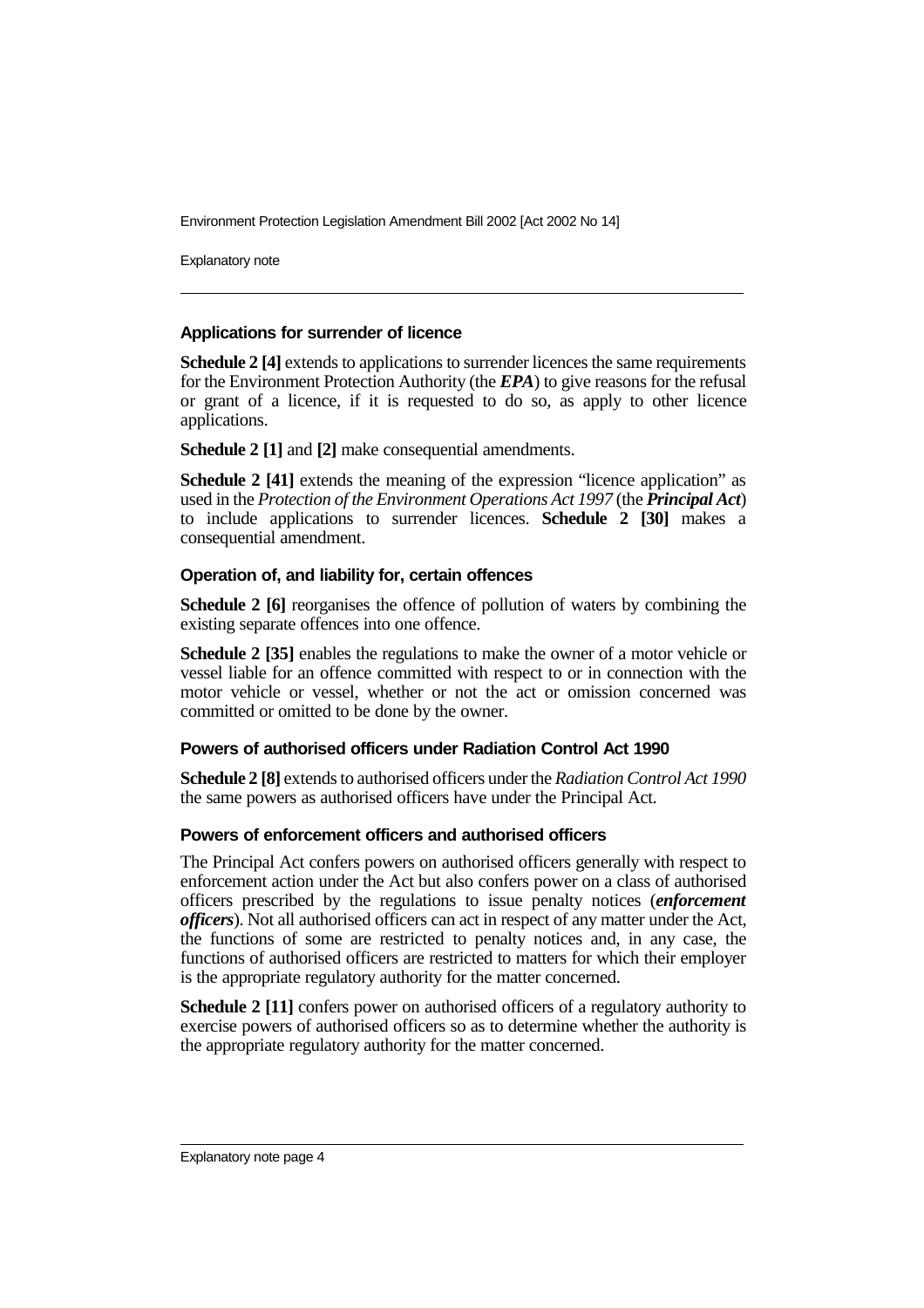Explanatory note

**Schedule 2 [14]** confers the functions (including powers) of an authorised officer on enforcement officers, but only for the purposes of exercising their responsibilities or functions as enforcement officers. **Schedule 2 [12]** and **[13]**make consequential amendments.

**Schedule 2 [10]**, **[20]** and **[22]** enable a person whose services are made use of by a regulatory authority and who is subject to the direction and control of the authority to be appointed as an authorised officer or enforcement officer of the authority.

**Schedule 2 [9]**, **[21]**, **[23]**, **[24]**, **[25]**, **[26]**, **[28]**, **[29]** and **[40]** change references to authorised officers who issue penalty notices to enforcement officers, so as to avoid confusion with other authorised officers.

#### **Search warrant powers**

An authorised officer may apply for a search warrant if the officer believes on reasonable grounds that a provision of the Principal Act or regulations under that Act is being or has been contravened at any premises.

**Schedule 2 [15]** and **[16]** enable an authorised officer to apply for a search warrant if the officer believes on reasonable grounds that there is on premises matter or a thing with respect to which an offence has been committed, matter or a thing that will afford evidence of the commission of an offence or matter or a thing that was used, or is intended to be used, for the purpose of committing an offence.

#### **Incorrect regulatory authority**

Under the Principal Act, a regulatory authority generally may not take action in relation to a matter or an offence unless it is the appropriate regulatory authority for that matter or offence. Section 109A of the Principal Act currently provides a mechanism for enabling a clean-up or prevention notice issued by the incorrect regulatory authority to have effect.

**Schedule 2 [17]** inserts proposed sections 212C and 212D, which apply where a regulatory authority or an authorised officer of an authority, in good faith, exercises functions of the appropriate regulatory authority or of its authorised officers in relation to an activity or work. The regulatory authority must notify the appropriate authority as soon as practicable after it becomes aware of the mistake and it and its officers may continue to exercise the functions unless the appropriate regulatory authority directs otherwise or a licence is granted in respect of the activity or work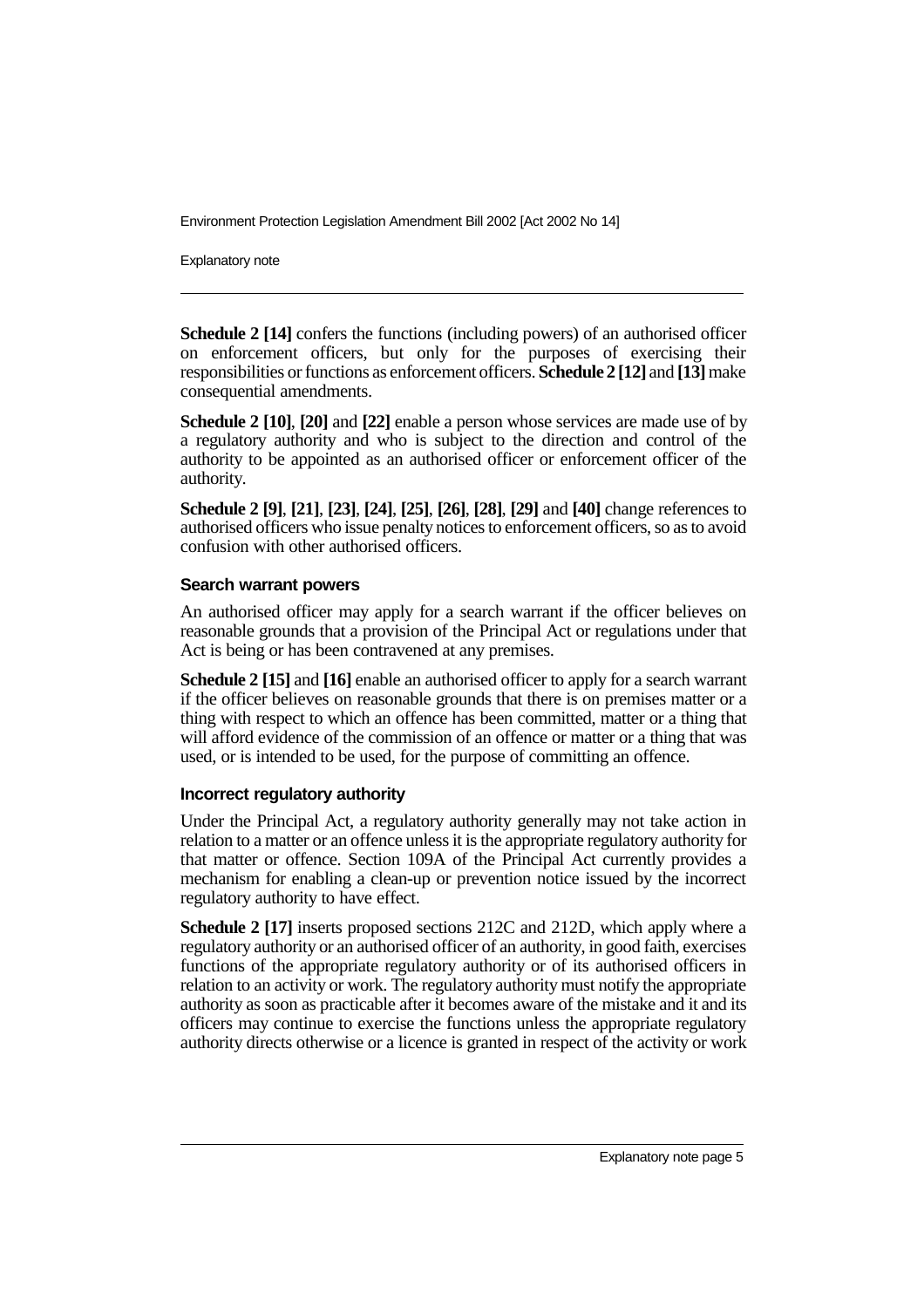Explanatory note

concerned. The proposed sections also set out the consequences of any such direction, including that the appropriate regulatory authority may continue to exercise the functions exercised by the other authority.

**Schedule 2 [5]** omits section 109A.

#### **Proceedings for offences by regulatory authorities**

The Principal Act limits the offences under the Principal Act or regulations for which various regulatory or other authorities (other than the EPA) may institute proceedings. The Principal Act also enables certain persons and authorities to institute proceedings for an offence in the Land and Environment Court if the Court grants the person leave to bring the proceedings.

**Schedule 2 [18]** enables an appropriate regulatory authority and various other persons and authorities to institute proceedings for an offence under the Principal Act or the regulations with the leave of the Land and Environment Court.

**Schedule 2 [19]** makes a consequential amendment.

#### **Notices given under Principal Act**

Under the Principal Act, notices may be given requiring clean-up of pollution incidents, requiring action to be taken to prevent environmental harm, prohibiting the carrying on of certain activities, requiring the payment of compliance costs and with respect to noise control and other matters.

**Schedule 2 [27]** inserts proposed Division 6 of Part 8.2 (proposed section 242) which provides that a person is guilty of a continuing offence during any period that the person fails to comply with a requirement given under the Principal Act or the regulations. The proposed section will apply only if the relevant provision of the Principal Act or the regulations provides for a penalty for a continuing offence.

**Schedule 2 [33]** inserts proposed section 319A which makes it clear that the obligation to comply with a notice is a continuing obligation even though the time for taking any required action may have expired. If no time is specified in the notice the obligation to comply also continues until the notice is complied with or revoked.

#### **Deemed licence refusal**

A person may appeal to the Land and Environment Court against the refusal of an appropriate authority to grant a licence application or a decision with respect to a licence. For the purposes of enabling an appeal, an application is taken to have been refused if it is not granted within 60 days after it is duly made.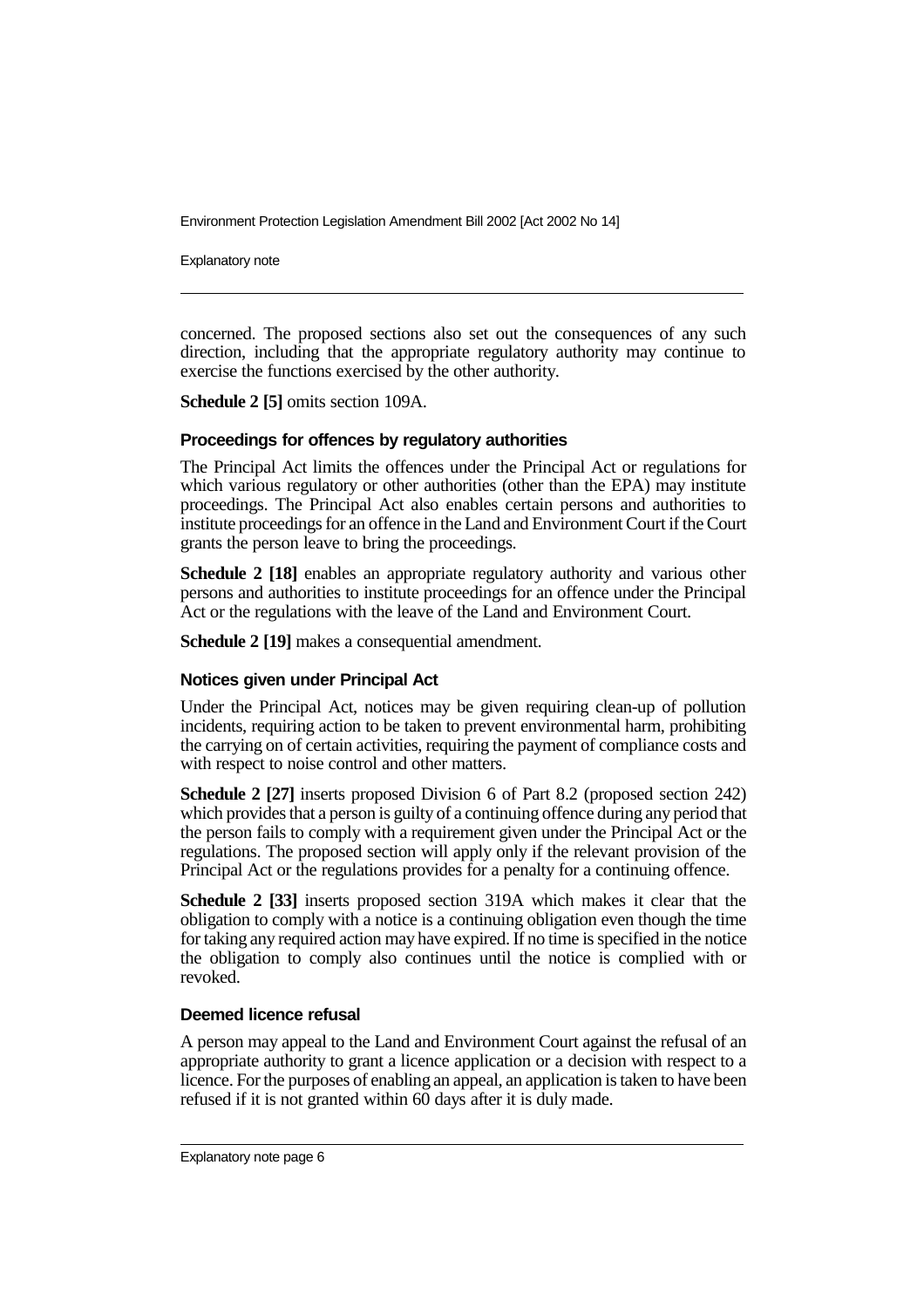Explanatory note

**Schedule 2 [31]** extends that 60 day period to 90 days where the application is for a variation of a licence and the appropriate regulatory authority is required by the Principal Act to invite and consider public submissions because there will be a significant increase in the environmental impact of a licensed activity and there has not previously been environmental assessment and public consultation under the *Environmental Planning and Assessment Act 1979*. The period is also extended where development consent must be obtained for controlled development before a licence can be granted.

The amendment also makes it clear that there is no appeal against a condition imposed by the regulations. **Schedule 2 [32]** makes a consequential amendment.

#### **False representations about EPA approval etc**

**Schedule 2 [34]** inserts proposed section 320A which makes it an offence to knowingly make a false or misleading representation that any goods or services are approved, provided, recommended or used by the EPA.

#### **Regulation-making powers**

**Schedule 2 [36]** enables regulations to be made as to the prohibition or regulation of fuel burning equipment, industrial equipment, fuels and fuel tanks and other related equipment and ancillary matters. The amendment also enables regulations to be made with respect to requirements for the emission of, and testing for, air impurities.

**Schedule 2 [37]** enables regulations to be made that impose conditions on licences and vary or revoke licence conditions (whether or not those conditions were imposed by regulations).

#### **Other amendments**

**Schedule 2 [7]** removes the requirement for excessive air impurities emitted by a vehicle to be determined at a particular point.

**Schedule 2 [38]** and **[39]** insert savings and transitional provisions.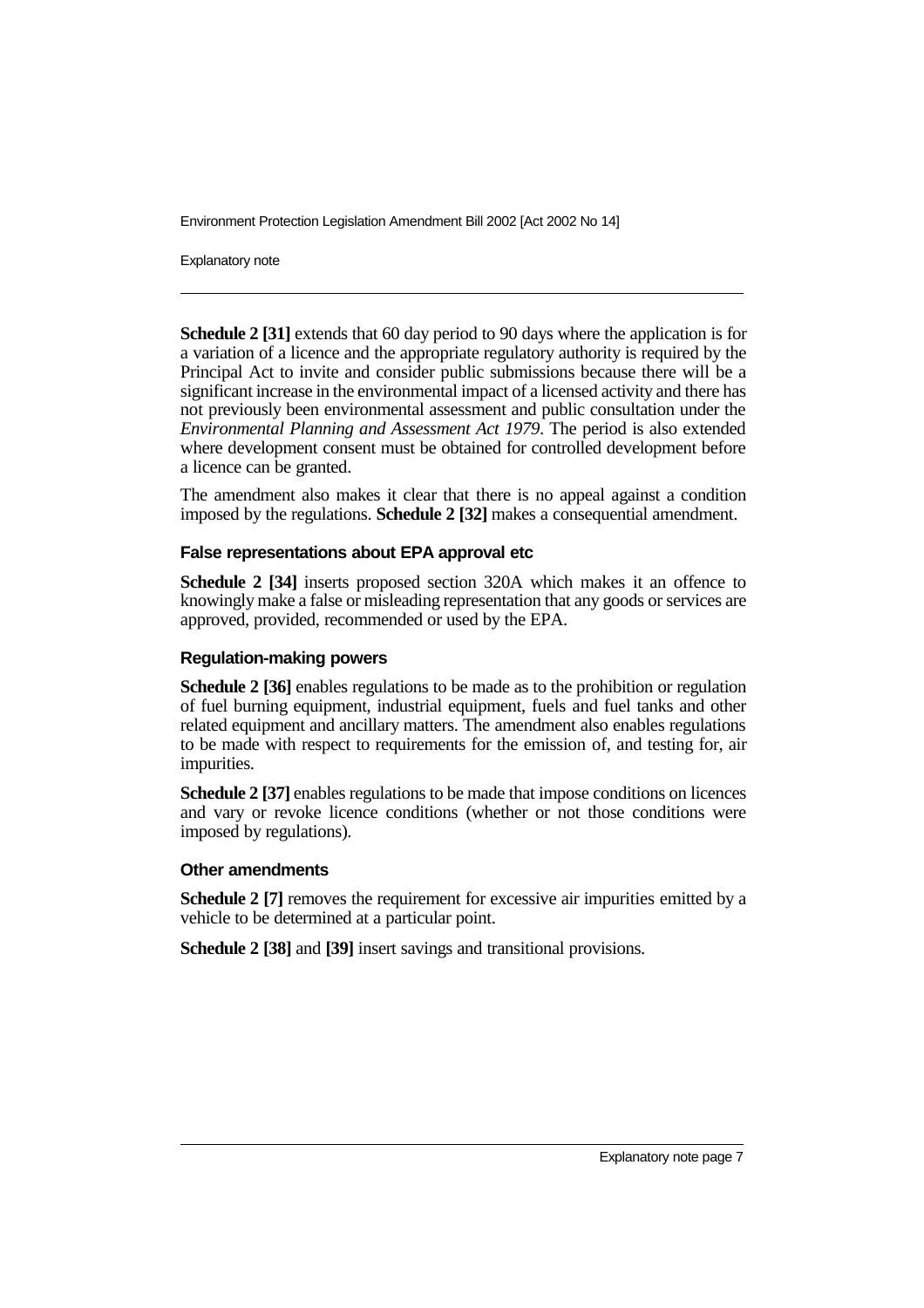Explanatory note

# **Schedule 3 Amendment of Radiation Control Act 1990**

#### **Possession of radioactive substances and apparatus**

Currently, the *Radiation Control Act 1990* (the *Principal Act*) prohibits a person from using, selling or giving away radioactive substances or certain radiation apparatus unless the person holds a licence and is selling or giving it away to a person who has a licence to use or sell it. Consequently, these things may not be sold or given away to an institution which takes possession of them but does not itself use them, even though the use may be by persons such as researchers. The owner of a sealed radioactive source or certain radiation apparatus must also register it and may not allow it to be used unless the person who uses it is licensed to do so. A provision requiring premises on which unsealed radioactive sources are kept to be registered has not been commenced.

**Schedule 3 [3]** and **[4]** require a person who possesses a radioactive substance or radiation apparatus to hold a licence and enable a licensed person to sell or give away such a substance or apparatus to a person who has such a licence.

#### **Powers of authorised officers**

**Schedule 3 [1]**, **[2]**, **[8]**, **[9]**, **[11]**, **[12]** and **[13]** make consequential amendments resulting from the application of the provisions of the *Protection of the Environment Operations Act 1997* relating to authorised officers to the Principal Act, including renaming inspectors as authorised officers.

**Schedule 3 [7]** extends the provisions of the *Protection of the Environment Operations Act 1997* relating to enforcement powers to the exercise of powers in connection with the Principal Act. The amendment also retains the current power to enter premises on a reasonable suspicion that any radioactive substance or radiation apparatus is kept or used on the premises (subject to the protections applicable to the exercise of other search powers).

**Schedule 3 [10]** inserts proposed section 25A which enables penalty notices to be issued by authorised officers or police officers for offences under the Principal Act or regulations under that Act, being offences prescribed by the regulations.

#### **Accreditation of radiation experts**

**Schedule 3 [5]** provides that the accreditation of a radiation expert is for a term to be specified by the EPA. Currently there is no specified period for which an accreditation is in force.

**Schedule 3 [6]** makes a consequential amendment.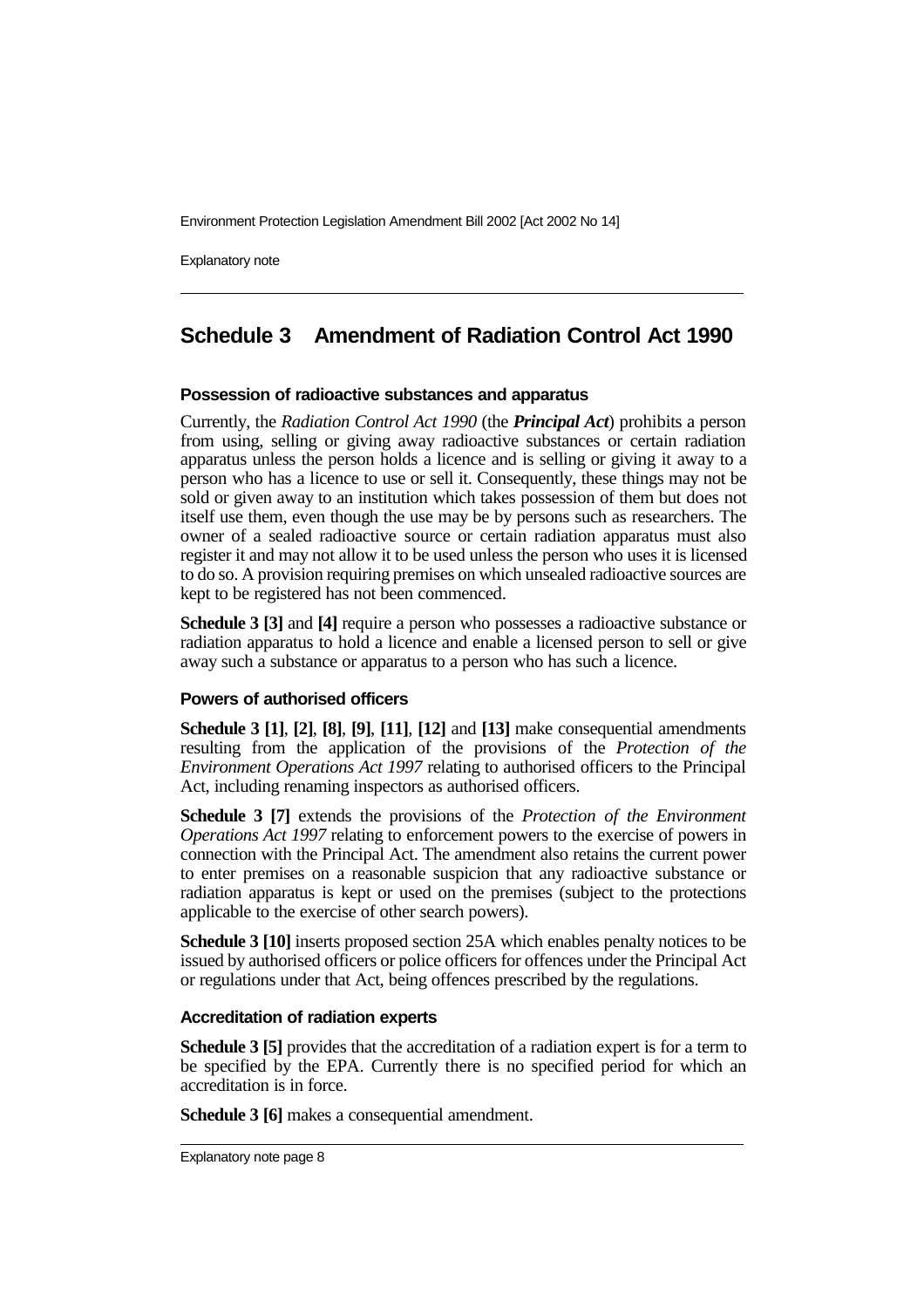Explanatory note

#### **Savings and transitional provisions**

**Schedule 3 [14]** and **[15]** insert savings and transitional provisions.

# **Schedule 4 Amendment of Road and Rail Transport (Dangerous Goods) Act 1997**

**Schedule 4** extends the powers of authorised officers to situations where an authorised officer believes on reasonable grounds that there may have been a contravention of the *Road and Rail Transport (Dangerous Goods) Act 1997*.

# **Schedule 5 Other amendments**

#### **Clean Air (Motor Vehicles and Motor Vehicle Fuels) Regulation 1997**

**Schedule 5.1 [1]** makes a change consequential on the method of testing for excessive air impurities being by observation rather than by carrying out a test.

**Schedule 5.1 [2]** makes the owner of a motor vehicle that emits excessive air impurities guilty of an offence.

**Schedule 5.1 [3]** makes it a defence to a prosecution for that offence if the owner proves that at the time the offence was committed the motor vehicle was a stolen motor vehicle or was illegally taken or used.

#### **Contaminated Land Management Regulation 1998**

**Schedule 5.2** revises accreditation fees for site auditors of contaminated land, as a result of the amendments made by the proposed Act to accreditation periods.

#### **Fines Act 1996**

**Schedule 5.3** makes an amendment consequential on the enactment of the provision conferring power to issue penalty notices under the *Radiation Control Act 1990*.

#### **Protection of the Environment Operations (General) Regulation 1998**

**Schedule 5.4 [1]** and **[2]** make consequential amendments as a result of the requirement for statements of reasons to be provided where an application for the surrender of a licence is refused (as inserted by the proposed Act).